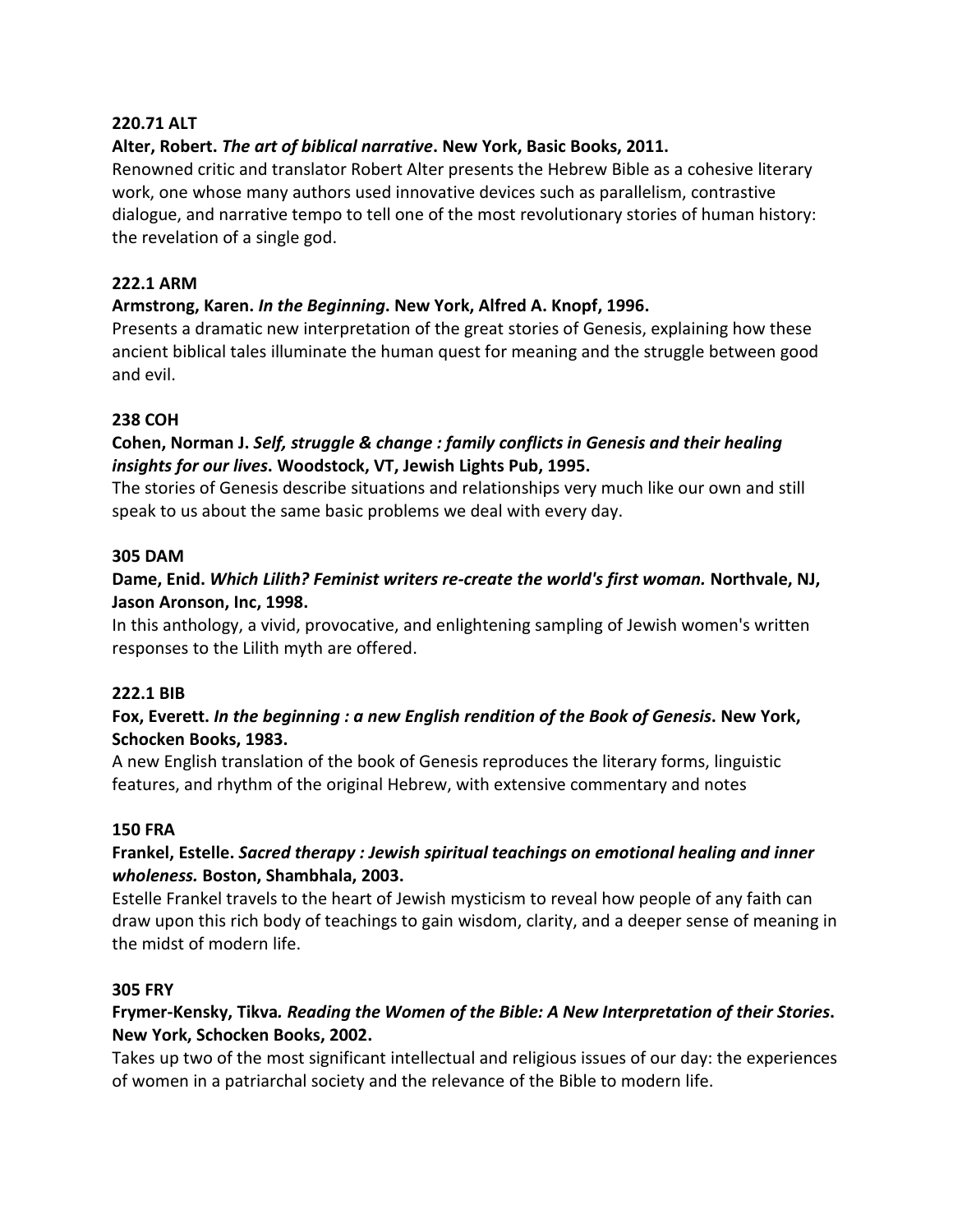### **910 HAL**

# **Halevi, Yossi Klein.** *At the Entrance to the Garden of Eden : A Jew's Search for God With Christians and Muslims in the Holy Land***. William Morrow & Co, 2001.**

The renowned writer and filmmaker journeys through the Holy Land in search of the divine amidst three religions at war with one another over the territories of the Bible and analyzes the theological, political, historical, and psychological obstacles separating believers of the three religions.

## **305 HAM**

# **Hammer, Jill.** *Sisters at Sinai : new tales of biblical women***. Philadelphia, PA, Jewish Publication Society, 2001.**

Drawing from the ancient tradition of midrash, the author brings to life the inner world and the experiences of the women of the Bible, weaving rabbinic legends and her own imagination into the texts.

## **220.8 HOF**

# **Hoffman, Joel M.** *The Bible's cutting room floor : the Holy Scriptures missing from your Bible***. New York, Thomas Dunne Books, 2014.**

Provides an eye-opening look at the stories and lessons that almost made it into the Bible but didn't, and how they shed light on what did make the cut.

### **222 KLI**

# **Klitsner, Judy.** *Subversive sequels in the Bible : how biblical stories mine and undermine each other***. Philadelphia, Jewish Publication Society, 2009.**

Presents sequential versions of biblical stories to demonstrate how later texts will often comment on, or even subvert, earlier versions, using the parshanut interpretation method to reveal previously untapped layers of meaning while posing a dialogue between feminist and traditional Bible commentary.

### **305 KOL**

## **Koltun, Elizabeth.** *The Jewish Woman***. Schocken Books, 1976.**

An anthology of essays dealing with Jewish women of the past, the conflicts experienced by modern Jewish feminists, and aspects of the woman's life within the Jewish community

### **610 KON**

## **Konner, Melvin.** *The Jewish body: an anatomical history of the Jewish people***. New York, Nextbook Schocken, 2009.**

A work of grand historical and philosophical sweep, *The Jewish Body* discusses the subtle relationship between the Jewish conception of the physical body and the Jewish conception of a bodiless God.

### **900 KON**

**Konner, Melvin.** *Unsettled: An Anthropology of the Jews***. New York, Viking Compass, 2003.**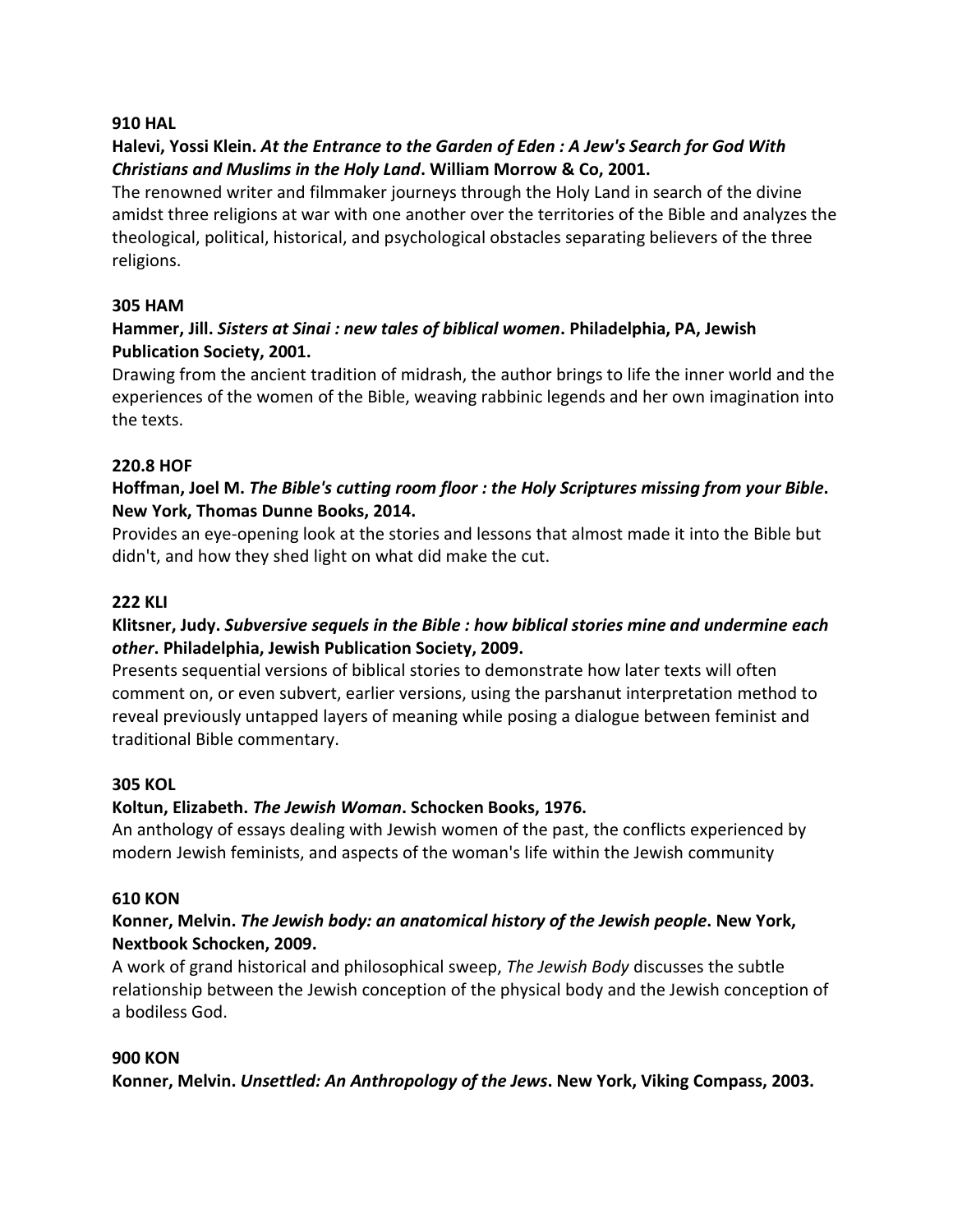An anthropological analysis of the Jewish people and faith draws on archaeological findings, census data, religious texts, literature, and oral history to demonstrate how Jewish factors shaped the world and how the ongoing diaspora led to the rise of Jewish literacy, education, trade, and influence.

## **150 KUS**

## **Kushner, Harold S.** *How Good Do We Have to Be***. Boston, Little Brown and Co, 1996.**

Drawing on the Bible, modern literature, psychology, theology, and his own thirty years as a congregational rabbi, Harold Kushner reveals why we should not fear the loss of God's love when we make mistakes and shows how acceptance and forgiveness can enhance our lives. Reprint.

## **238.1 LAM**

**Lamm, Maurice.** *The Jewish way in love and marriage***. San Francisco, Harper & Row, 1980.**  A rabbi explicates Jewish teachings on the relationship between husbands and wives, sex, and the marriage ceremony, with emphasis on their modern significance.

## **222.1 LEI**

**Leibowitz, Nehama.** *Studies in Bereshit (Genesis) in the context of ancient and modern Jewish Bible commentary***. Jerusalem, World Zionist Organization, Dept. for Torah Education and Culture, 1974.** 

#### **222.1 MOY**

### **Moyers, Bill.** *Genesis: A Living Conversation***. New York, Doubleday, 1996.**

In a companion to the ten-part PBS television series, interviews with more than fifty eminent thinkers and artists reflect on the book of Genesis in contemporary context.

### **305 MUR**

## **Murphy, Cullen.** *The Word according to Eve : women and the Bible in ancient times and our own***. Boston, Houghton Mifflin, 1998.**

Discusses the ways in which feminist scholarship is changing the way we interpret the Bible and the role of women in the Bible

### **220.9 NOR**

### **Norris, Pamela.** *Eve: A Biography***. New York, New York University Press, 1999.**

Discusses the women of Western myth, folklore, and legend, including Eve, Pandora, Psyche, Dinah, Delilah, and the various Liliths.

#### **305 PAR**

## **Pardes, Ilana.** *Countertraditions in the Bible: A Femenist Approach***. Cambridge, Ma, Harvard University Press, 1992.**

Explores the tense dialogue between dominant patriarchal discourses of the Bible and counter female voices.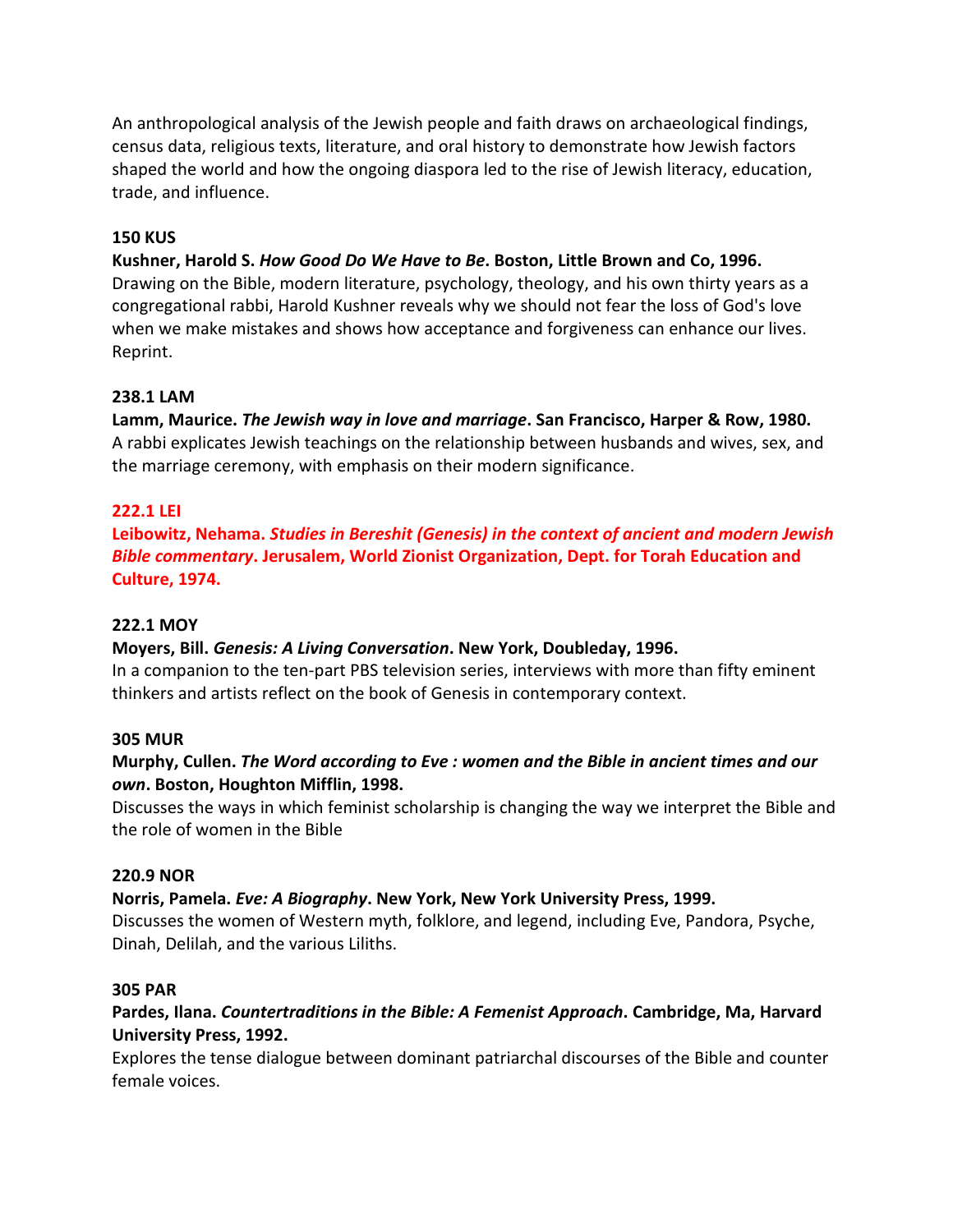### 201 PAT

Patai, Raphael. The Hebrew goddess. [New York], Ktav Pub. House, 1968, c1967.

#### 305 PLA

Plaskow, Judith. Standing again at Sinai : Judaism from a feminist perspective. San Francisco, Harper & Row, 1990.

#### 305 POG

Pogrebin, Letty Cottin. Deborah, Golda, and me : being female and Jewish in America. New York, Crown Publishers, 1991.

#### 305 RAV

Raver, Miki. Listen to Her Voice: Women of the Hebrew Bible. San Francisco, CA, Chronicle Books, 1998.

#### 220.8 ROS

Rosenberg, David. The lost book of paradise : Adam and Eve in the Garden of Eden. New York, Hyperion, 1993.

#### 305 RUE

Ruether, Rosemary Radford. Religion and sexism; images of woman in the Jewish and Christian traditions. New York, Simon and Schuster, 1974.

#### 201 SAC

Sacks, Jonathan. The great partnership : science, religion, and the search for meaning. New York, Schocken Books, 2011.

#### 222.1 SAR

Sarna, Nahum M. Understanding Genesis. New York, Jewish Theological Seminary of America, 1966.

# 201 SOL

Soloveitchik, Joseph Dov. The lonely man of faith. New York, Doubleday, 1992.

#### 222.1 VIS